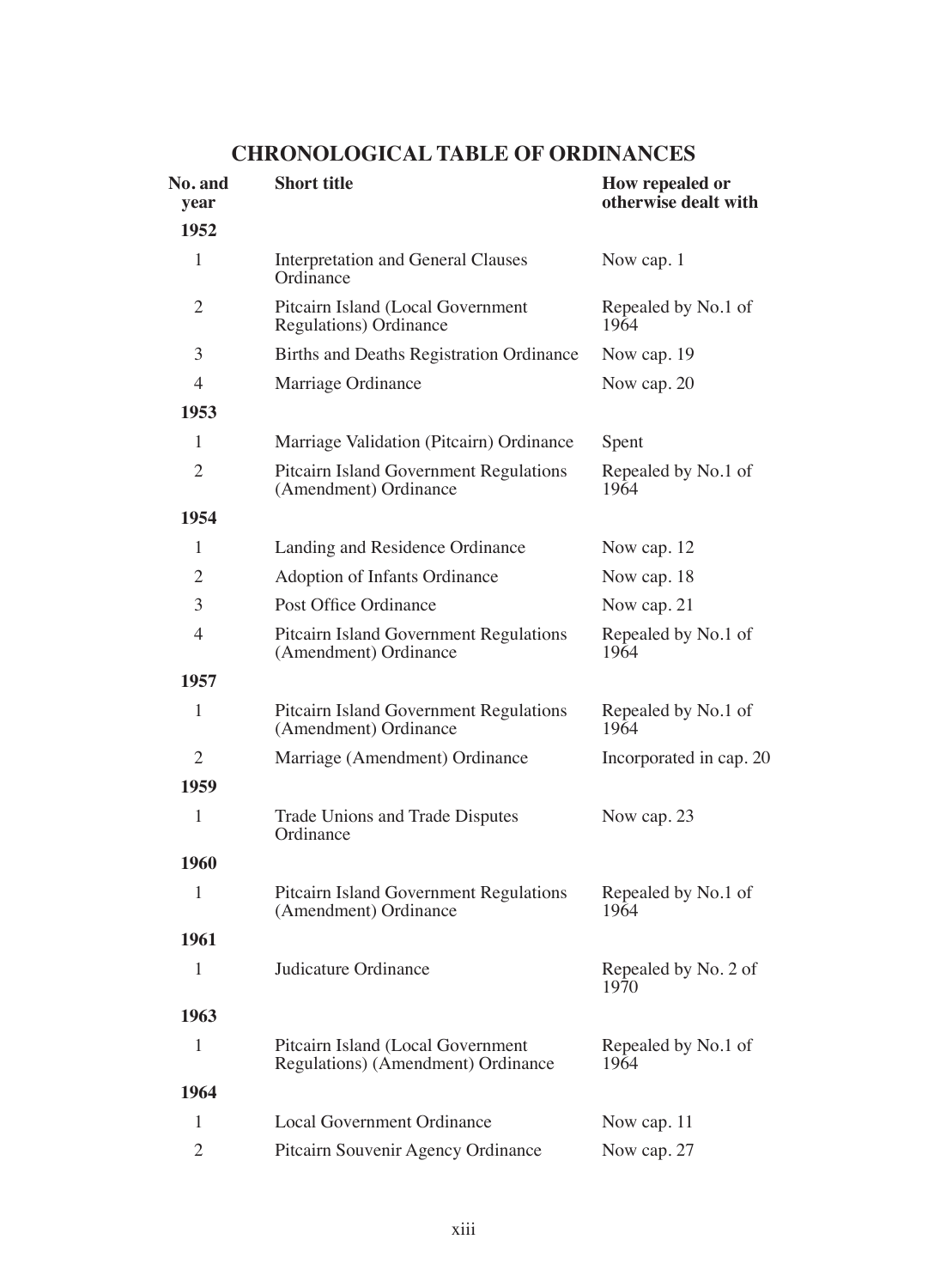| 1966           |                                                                   |                                                              |
|----------------|-------------------------------------------------------------------|--------------------------------------------------------------|
| 1              | Justice Ordinance                                                 | Repealed by No.3 of<br>1999                                  |
| $\overline{c}$ | Wills Ordinance                                                   | Now cap. 17                                                  |
| 1967           |                                                                   |                                                              |
| 1              | Local Government (Amendment)<br>Ordinance                         | Incorporated in cap. 11                                      |
| $\overline{2}$ | Lands and Administration of Estates<br>Ordinance                  | Repealed by No.8 of<br>2000                                  |
| 1968           |                                                                   |                                                              |
| 1              | Interpretation and General Clauses<br>(Amendment) Ordinance       | Incorporated in cap. 1                                       |
| 2              | Marriage (Amendment) Ordinance                                    | Incorporated in cap. 20                                      |
| 3              | Landing and Residence (Amendment)<br>Ordinance                    | Incorporated in cap. 12                                      |
| 4              | Adoption of Infants (Amendment)<br>Ordinance                      | Incorporated in cap. 18                                      |
| 5              | Judicature (Amendment) Ordinance                                  | Repealed by No.2 of<br>1970                                  |
| 1970           |                                                                   |                                                              |
| 1              | Pensions (Aged and Infirm Persons)<br>Ordinance                   | Now cap. 22 [named]<br>Social Welfare Benefits<br>Ordinance] |
| $\overline{2}$ | Judicature Ordinance                                              | Repealed by No.2 of<br>1999                                  |
| 3              | Interpretation and General Clauses<br>(Amendment) Ordinance       | Incorporated in cap. 1                                       |
| 4              | Adoption of Infants (Amendment)<br>Ordinance                      | Incorporated in cap. 18                                      |
| 5              | Births Deaths and Marriages Registration<br>(Amendment) Ordinance | Incorporated in cap. 19                                      |
| 6              | Justice (Amendment) Ordinance                                     | Repealed by No.3 of<br>1999                                  |
| 1971           |                                                                   |                                                              |
| 1              | Judicature (Amendment) Ordinance                                  | Repealed by No.2 of<br>1999                                  |
| $\overline{c}$ | Revised Edition of the Laws Ordinance                             | Spent                                                        |
| 1972           |                                                                   |                                                              |
| $\mathbf{1}$   | Justice (Amendment) Ordinance                                     | Repealed by No.3 of<br>1999                                  |
| 1980           |                                                                   |                                                              |
| $\mathbf{1}$   | <b>Fisheries Zone Ordinance</b>                                   | Repealed by No.3 of<br>2016                                  |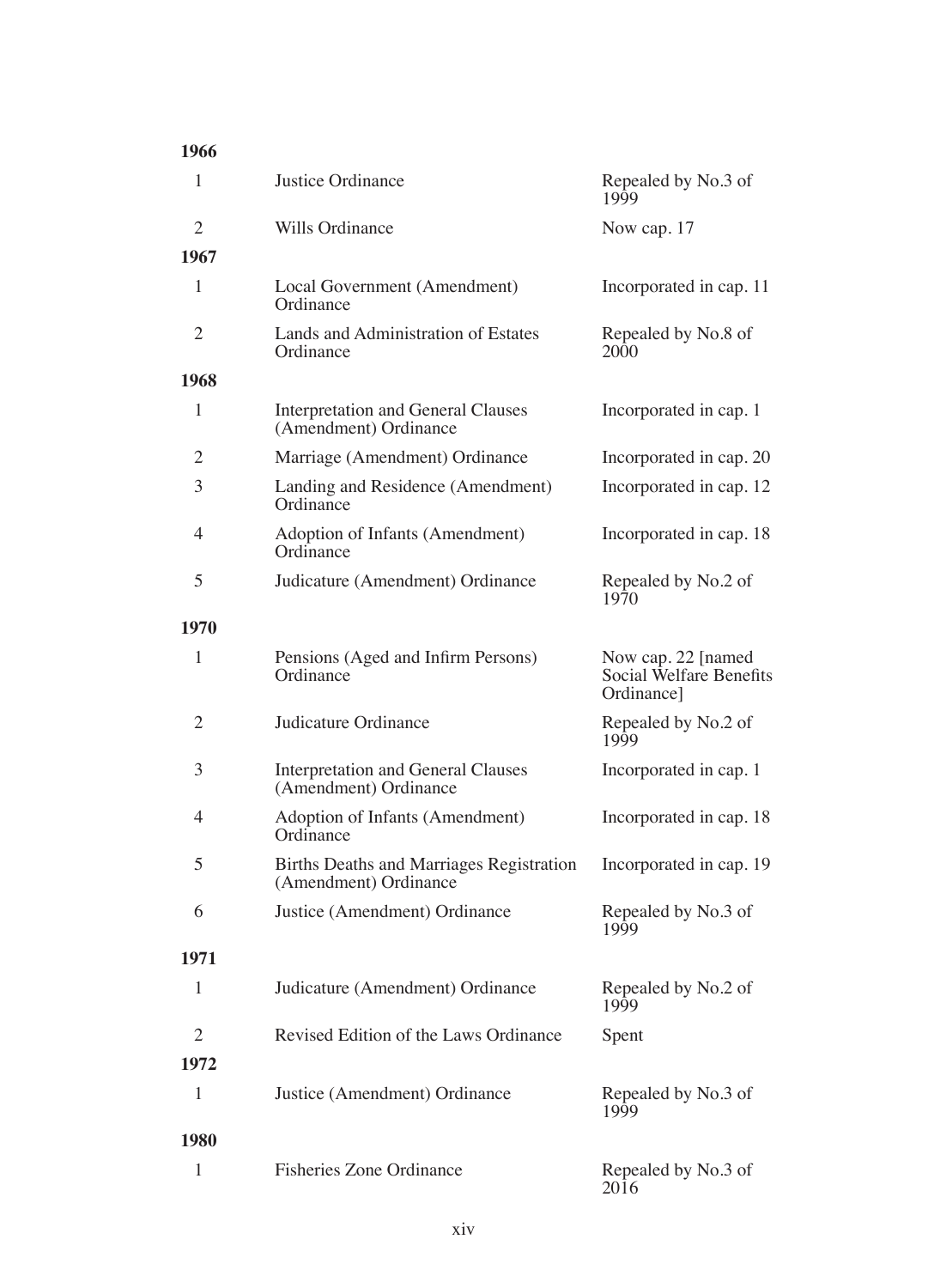| 1982           |                                                                    |                                                   |
|----------------|--------------------------------------------------------------------|---------------------------------------------------|
| 1              | Local Government (Amendment)<br>Ordinance                          | Incorporated in cap. 11                           |
| $\overline{2}$ | Landing and Residence (Amendment)<br>Ordinance                     | Incorporated in cap. 12                           |
| 3              | <b>Interpretation and General Clauses</b><br>(Amendment) Ordinance | Incorporated in cap. 1<br>[also affected cap. 17] |
| 4              | Fisheries Zone (Amendment) Ordinance                               | Repealed by No.3 of<br>2016                       |
| 1983           |                                                                    |                                                   |
| 1              | Local Government (Amendment)<br>Ordinance                          | Incorporated in cap. 11                           |
| $\overline{2}$ | Prevention of Collisions at Sea Ordinance                          | Now cap. 30                                       |
| 1985           |                                                                    |                                                   |
| 1              | Revised Edition of the Laws Ordinance                              | Spent                                             |
| $\overline{2}$ | Law Reform (Monetary References)<br>Ordinance                      | Spent                                             |
| 3              | Lands and Administration of Estates<br>(Amendment) Ordinance       | Repealed by No.8 of<br>2000                       |
| 1986           |                                                                    |                                                   |
| 1              | Local Government (Amendment)<br>Ordinance                          | Incorporated in cap.11                            |
| 2              | Fisheries Zone (Amendment) Ordinance                               | Repealed by No.3 of<br>2016                       |
| 1987           |                                                                    |                                                   |
| 1              | Local Government (Amendment)<br>Ordinance                          | Incorporated in cap. 11                           |
| 1988           |                                                                    |                                                   |
| 1              | Currency Ordinance                                                 | Now cap. 25                                       |
| 1992           |                                                                    |                                                   |
| 1              | Local Government (Amendment)<br>Ordinance                          | Incorporated in cap. 11                           |
| $\overline{2}$ | Landing and Residence (Amendment)<br>Ordinance                     | Incorporated in cap. 12                           |
| 1997           |                                                                    |                                                   |
| $\mathbf{1}$   | Social Welfare Benefits (Amendment)<br>Ordinance                   | Incorporated in cap. 22                           |
| 2              | Arms Embargoes (Extension) Ordinance                               | Repealed by No.5 of<br>1997                       |
| 3              | Alcohol Ordinance                                                  | Repealed by No.5 of<br>2009                       |
| $\overline{4}$ | Local Government (Amendment)<br>Ordinance                          | Incorporated in cap. 11                           |

#### xv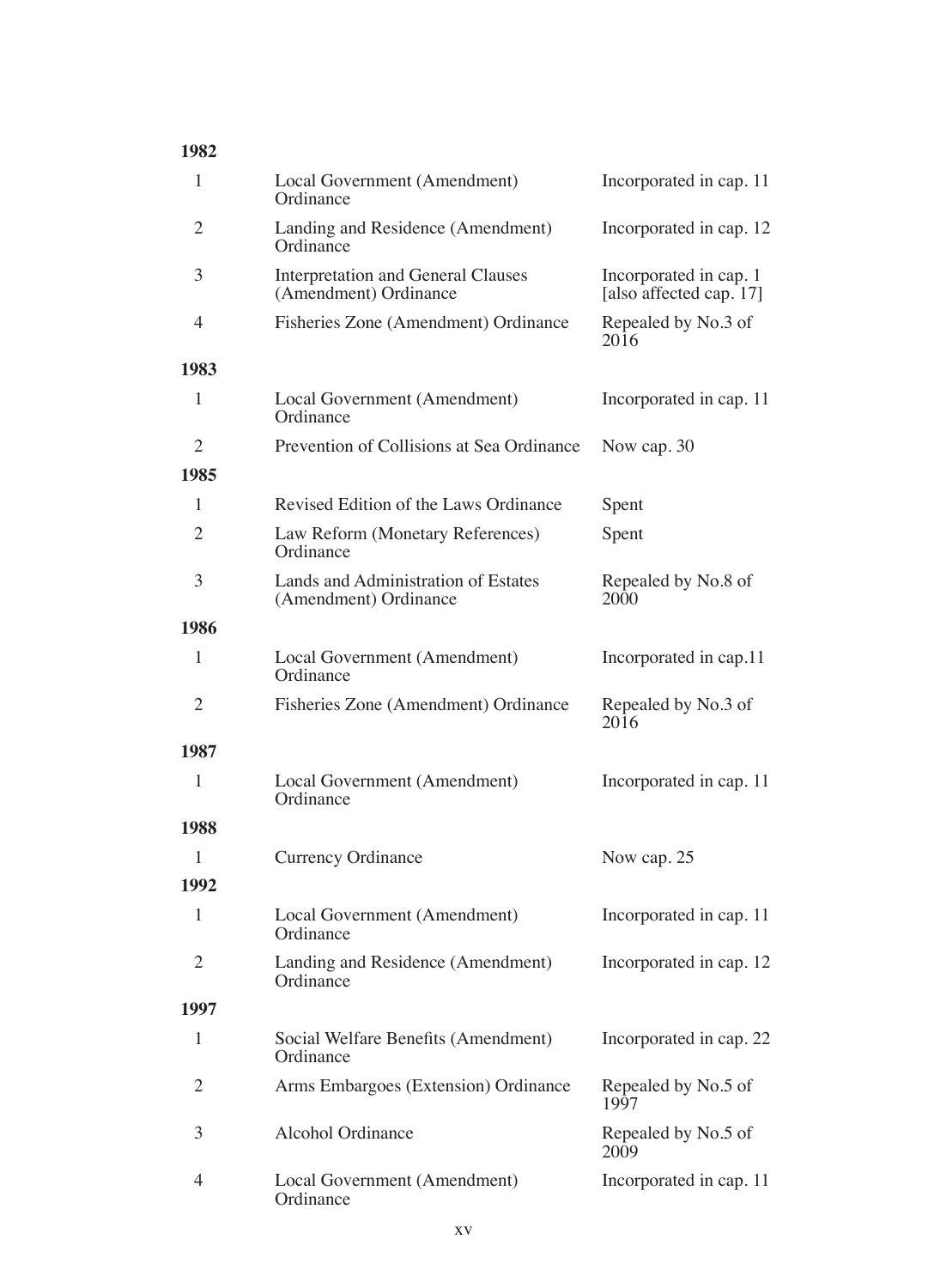| 5              | Arms Embargoes (Extension to Pitcairn)<br>Ordinance                     | Omitted                      |
|----------------|-------------------------------------------------------------------------|------------------------------|
| 6              | Justice (Amendment) Ordinance                                           | Repealed by No.3 of<br>1999  |
| 1999           |                                                                         |                              |
| 1              | Apiaries Ordinance                                                      | Now cap.18                   |
| $\overline{c}$ | Judicature (Courts) Ordinance                                           | Now cap. 2                   |
| 3              | Justice Ordinance                                                       | Now cap. 3                   |
| 4              | Judicature (Appeals in Criminal Cases)<br>Ordinance                     | Now cap. 4                   |
| 5              | Prisons Ordinance                                                       | Now cap. 7                   |
| 6              | Commissions of Inquiry Ordinance                                        | Now cap. 8                   |
| 7              | <b>Registration of Business Names</b><br>Ordinance                      | Now cap. 16                  |
| 8              | Justice (Amendment) Ordinance                                           | Repealed by No. 3 of<br>1999 |
| 2000           |                                                                         |                              |
| 1              | Justice (Amendment) Ordinance                                           | Incorporated in cap. 3       |
| $\overline{c}$ | Judicature (Courts) (Amendment)<br>Ordinance                            | Incorporated in cap. 2       |
| 3              | Justice (Amendment) (No.2) Ordinance                                    | Incorporated in cap. 3       |
| 4              | Post Office (Amendment) Ordinance                                       | Incorporated in cap. 21      |
| 5              | Judicature (Appeals in Criminal Cases)<br>(Amendment) Ordinance         | Incorporated in cap. 4       |
| 6              | Landing and Residence (Amendment)<br>Ordinance                          | Incorporated in cap. 12      |
| 7              | Land Tenure Reform Ordinance                                            | Now cap. 14                  |
| 8              | Lands Court Ordinance                                                   | Now cap. 15                  |
| 9              | Probate and Administration Ordinance                                    | Now cap. 13                  |
| 10             | Justice (Amendment) (No.3) Ordinance                                    | Incorporated in cap. 3       |
| 11             | Evidence (Proof of Written Laws)<br>Ordinance                           | Now cap. 6                   |
| 12             | Judicature (Courts) (Amendment) (No.2)<br>Ordinance                     | Incorporated in cap. 2       |
| 13             | Justice (Amendment) (No.4) Ordinance                                    | Incorporated in cap. 3       |
| 14             | Judicature (Appeals in Criminal Cases)<br>(Amendment) (No. 2) Ordinance | Incorporated in cap. 4       |
| 15             | Summary Offences Ordinance                                              | Now cap. 5                   |
| 16             | Justice (Amendment) (No.5) Ordinance                                    | Incorporated in cap. 3       |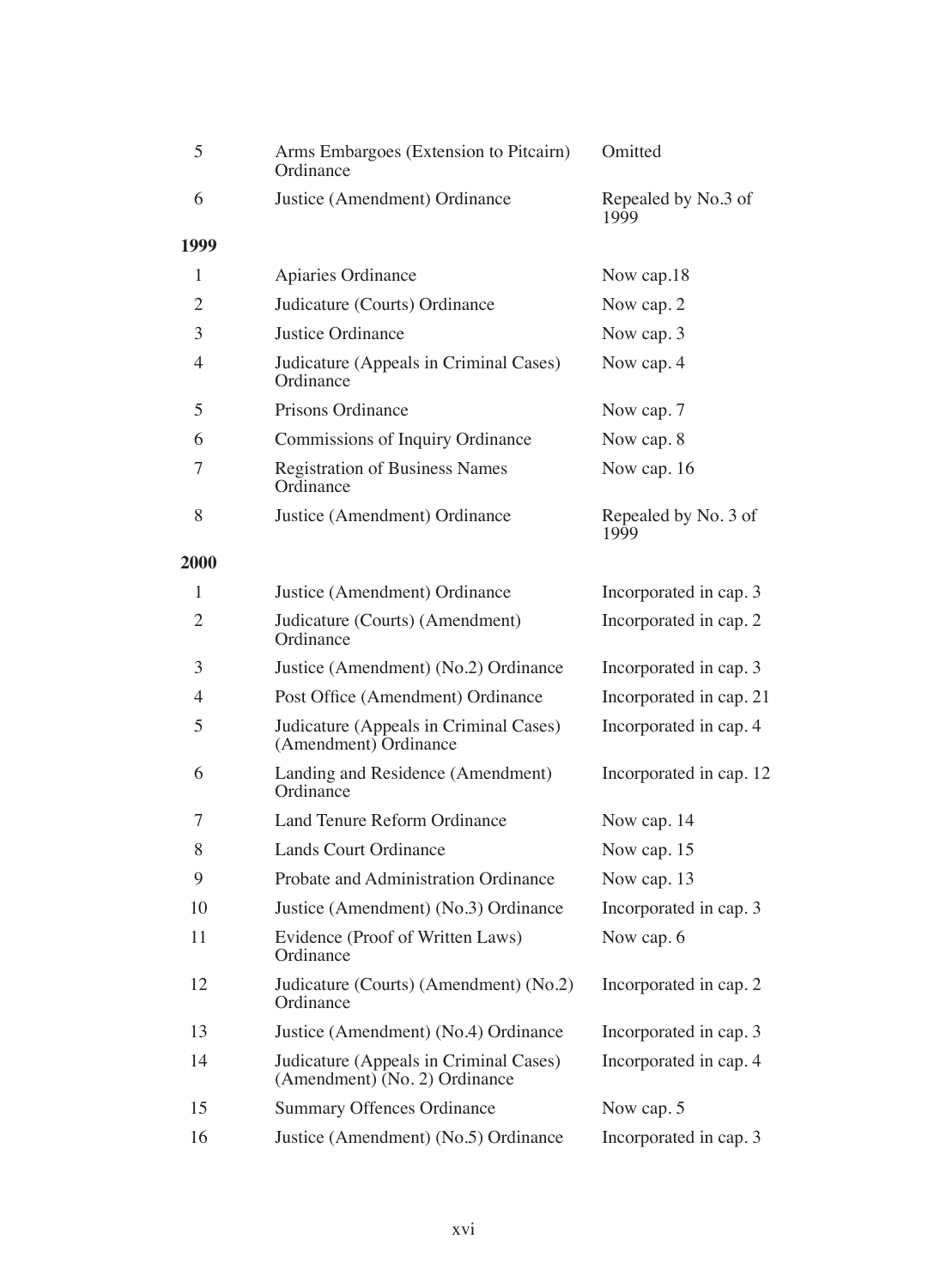| 1    | Legal Aid (Criminal Proceedings)<br>Ordinance                       | Now cap. 9              |
|------|---------------------------------------------------------------------|-------------------------|
| 2    | Revised Edition of the Laws Ordinance                               | Spent                   |
| 3    | <b>Legal Practitioners Ordinance</b>                                | Now cap. 10             |
| 4    | Justice (Amendment) Ordinance                                       | Incorporated in cap. 3  |
| 5    | Revised Edition of the Laws<br>(Miscellaneous Amendments) Ordinance | Spent                   |
| 6    | Judicature (Courts) (Amendment)<br>Ordinance                        | Incorporated in cap. 2  |
| 7    | Evidence (Special Measures Directions)<br>Ordinance                 | Now cap. 31             |
| 2002 |                                                                     |                         |
| 1    | Annual Revision of Laws Ordinance                                   | Now cap. 32             |
| 2    | Sentencing (Offences Against the Person)<br>Ordinance               | Repealed                |
| 3    | Public Defender in Criminal Proceedings<br>Ordinance                | Now cap. 33             |
| 4    | Dental and Medical Practitioners<br>(Amendment) Ordinance           | Incorporated in cap. 24 |
| 5    | Sentencing (Community-based Sentences)<br>Ordinance                 | Repealed                |
| 6    | Parole Ordinance                                                    | Now cap. 34             |
| 7    | Legal Aid (Criminal Proceedings)<br>(Amendment) Ordinance           | Incorporated in cap. 9  |
| 8    | Victims of Offences Ordinance                                       | Repealed                |
| 9    | Sentencing Ordinance                                                | Now cap. 35             |
| 10   | Victims of Offences (No. 2) Ordinance                               | Now cap.36              |
| 11   | Prisons (Amendment) Ordinance                                       | Incorporated in cap. 7  |
| 12   | Justice (Amendment) Ordinance                                       | Incorporated in cap. 3  |
| 13   | Judicature (Appeals in Criminal Cases)<br>(Amendment) Ordinance     | Incorporated in cap.4   |
| 14   | Judicature (Courts) (Amendment)<br>Ordinance                        | Incorporated in cap. 2  |
| 15   | <b>Bail Ordinance</b>                                               | Now cap.37              |
| 16   | Victims of Offences (No. 2) (Amendment)<br>Ordinance                | Incorporated in cap. 36 |
| 17   | Judicature (Appeals In Criminal Cases)                              | Incorporated in cap. 4  |
| 2003 | (No. 2) (Amendment) Ordinance                                       |                         |
| 1    | Judicature Amendment Ordinance                                      | Now cap. 38             |
| 2    | Judicature (Appeals in Criminal Cases)<br>(Amendment) Ordinance     | Incorporated in cap.4   |

##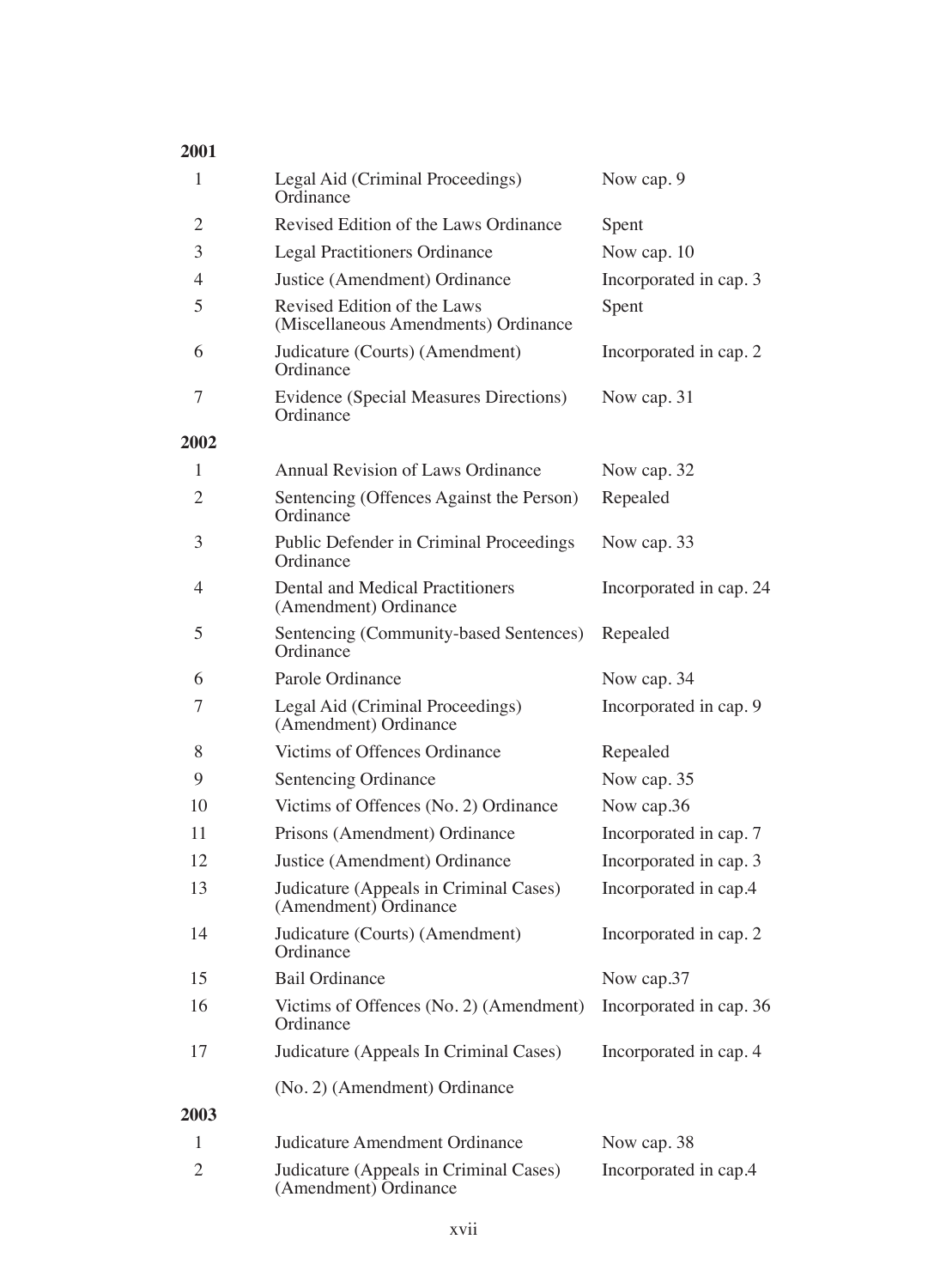| 3            | Justice (Amendment) Ordinance                                           | Incorporated in cap. 3      |
|--------------|-------------------------------------------------------------------------|-----------------------------|
| 4            | Pitcairn Court of Appeal (Registry)                                     | Repealed by No.2 of<br>2016 |
|              | Ordinance                                                               |                             |
| 5            | Firearms Offences (Prosecution and<br>Punishment) Ordinance             | Now cap. 40                 |
| 6            | Justice (Amendment) (No. 2) Ordinance                                   | Incorporated in cap. 3      |
| 7            | Legal Aid (Criminal Proceedings)<br>(Amendment) Ordinance               | Incorporated in cap. 9      |
| 8            | Landing and Residence (Amendment)<br>Ordinance                          | Incorporated in cap. 12     |
| 9            | Children Ordinance                                                      | Now cap. 41                 |
| 10           | Judicature (Appeals in Criminal Cases)<br>(Amendment) (No. 2) Ordinance | Incorporated in cap. 4      |
| 11           | Judicature (Courts) (Amendment)<br>Ordinance                            | Incorporated in cap. 2      |
| 2004         |                                                                         |                             |
| 1            | Local Government (Amendment)<br>Ordinance                               | Incorporated in cap. 11     |
| 2            | Alcohol (Amendment) Ordinance                                           | Incorporated in cap. 26     |
| 3            | <b>Endangered Species Protection Ordinance</b>                          | Now cap. 42                 |
| 4            | Justice (Amendment) Ordinance                                           | Incorporated in cap. 3      |
| 5            | Judicature (Appeals in Criminal Cases)<br>(Amendment) Ordinance         | Incorporated in cap. 4      |
| 6            | Local Government (Special Electoral<br>Provisions) Ordinance            | Repealed                    |
| 7            | Local Government (Amendment) (No. 2)<br>Ordinance                       | Incorporated in cap. 11     |
| 8            | Local Government (Special Provisions)<br>Ordinance                      | Spent                       |
| 2005         |                                                                         |                             |
| $\mathbf{1}$ | Judicature (Courts) (Amendment)<br>Ordinance                            | Incorporated in cap. 2      |
| 2            | (no enactment made)                                                     |                             |
| 3            | Judicature Amendment (Further<br>Provisions) Ordinance                  | Incorporated in cap. 38     |
| 4            | Summary Offences (Amendment)<br>Ordinance                               | Incorporated in cap. 5      |
| 5            | <b>Interpretation and General Clauses</b><br>(Amendment) Ordinance      | Incorporated in cap. 1      |
| 6            | Judicature (Courts) (Amendment) (No. 2)<br>Ordinance                    | Incorporated in cap. 2      |
| 7            | Justice (Amendment) Ordinance                                           | Incorporated in cap. 3      |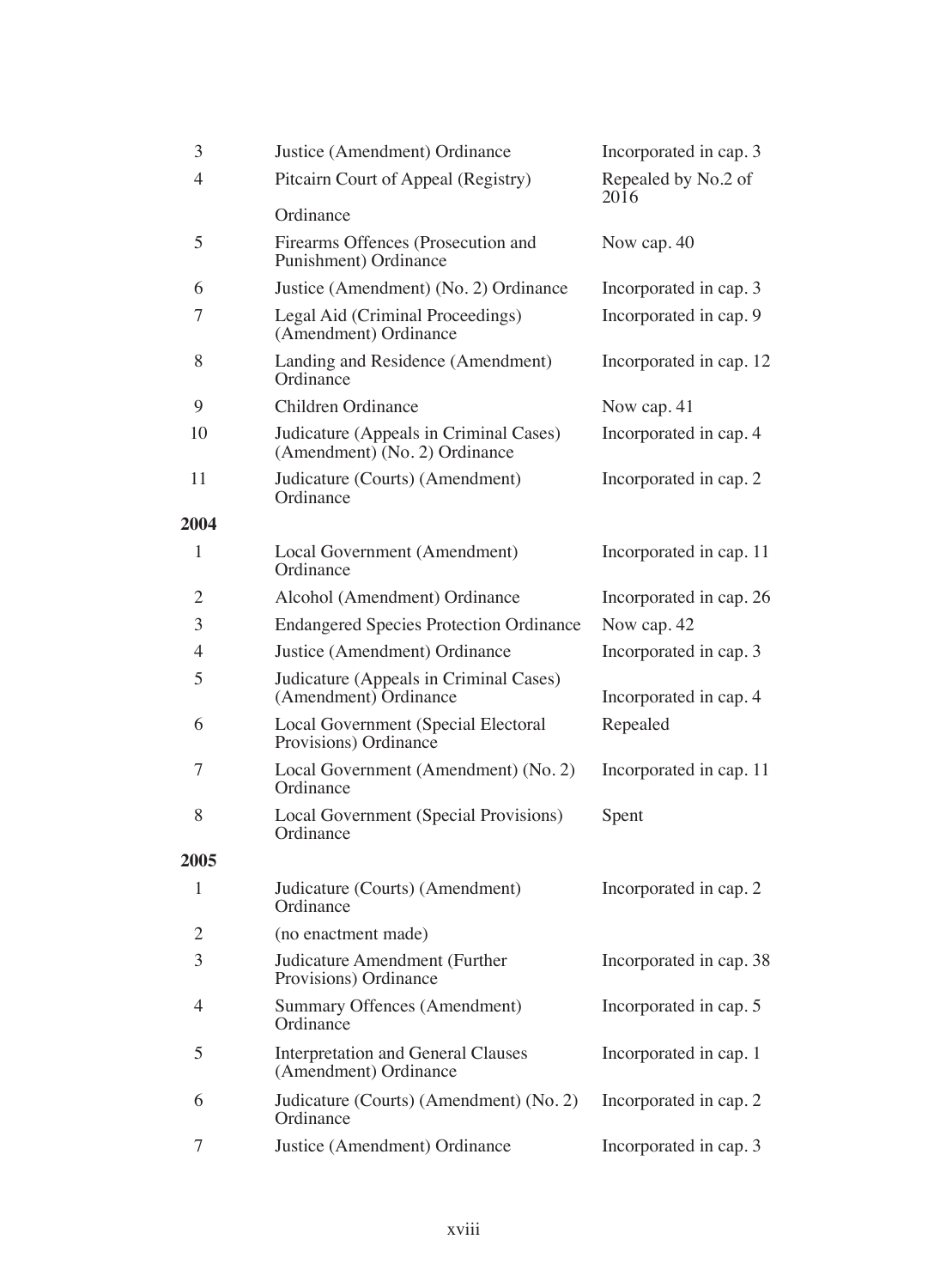### 

|             | $\mathbf{1}$   | Children (Amendment) Ordinance                                | Incorporated in cap. 41                                                    |
|-------------|----------------|---------------------------------------------------------------|----------------------------------------------------------------------------|
|             | 2              | Immigration Control Ordinance                                 | Repeals and replaces<br>cap. $12$                                          |
|             | 3              | Courts (Procedure) Ordinance                                  | Incorporate in cap. 2 and<br>cap. 39                                       |
|             | 4              | Lands Court (Amendment) Ordinance                             | Incorporated in cap. 15                                                    |
|             | 5              | Land Tenure Reform (Amendment)<br>Ordinance                   | Incorporated in cap. 14                                                    |
|             | 6              | Pitcairn Court of Appeal (Registry)<br>(Amendment) Ordinance  | Repealed by No.2 of<br>2016                                                |
| 2007        |                |                                                               |                                                                            |
|             | $\mathbf{1}$   | Local Government (Amendment)<br>Ordinance                     | Incorporated in cap. 11                                                    |
| 2008        | $\overline{2}$ | Parole (Amendment) Ordinance                                  | Incorporated in cap. 34                                                    |
|             | 1              | Judicature (Courts) Amendment Ordinance                       | Incorporated in cap. 2                                                     |
|             | $\mathfrak{2}$ | Local Government (Amendment)<br>Ordinance                     | Incorporated in cap. 11                                                    |
|             | 3              | Local Government (Amendment)<br>Ordinance (No. 2)             | Incorporated in cap. 11                                                    |
| 2009        |                |                                                               |                                                                            |
|             | $\mathbf{1}$   | Interpretation and General Clauses<br>(Amendment) Ordinance   | Incorporated in cap. 1                                                     |
|             | $\overline{c}$ | Justice (Amendment) Ordinance                                 | Incorporated in cap. 3                                                     |
|             | 3              | Social Welfare Benefits (Amendment)<br>Ordinance              | Incorporated in cap. 22                                                    |
|             | 4              | <b>Summary Offences (Amendment)</b><br>Ordinance              | Incorporated in cap. 5                                                     |
|             | 5              | Sale and Use of Liquor Ordinance                              | Incorporated in cap. 26                                                    |
|             | 6              | Local Government (Amendment)<br>Ordinance                     | Incorporated in cap. 11                                                    |
|             | 7              | Children (Amendment) Ordinance                                | Incorporated in cap. 41                                                    |
| <b>2010</b> |                |                                                               |                                                                            |
|             | 1              | Right of Abode Ordinance                                      | Now cap. 43                                                                |
|             | 2              | Right of Abode (Amendment) Ordinance                          | Incorporated in cap. 43                                                    |
|             | 3              | Sexual Offences (Notification and<br>Prevention) Ordinance    | Now cap. 44                                                                |
|             | 4              | Pitcairn Constitution (Consequential<br>Amendments) Ordinance | Incorporated in caps. 1,<br>2, 3, 4, 5, 6, 7, 11, 32,<br>34, 35, 37 and 39 |
|             | 5              | Local Government (Amendment)<br>Ordinance                     | Incorporated in cap. 11                                                    |
|             | 6              | Judicature (Courts) (Amendment)<br>Ordinance                  | Incorporated in cap. 2<br>and cap. 3                                       |